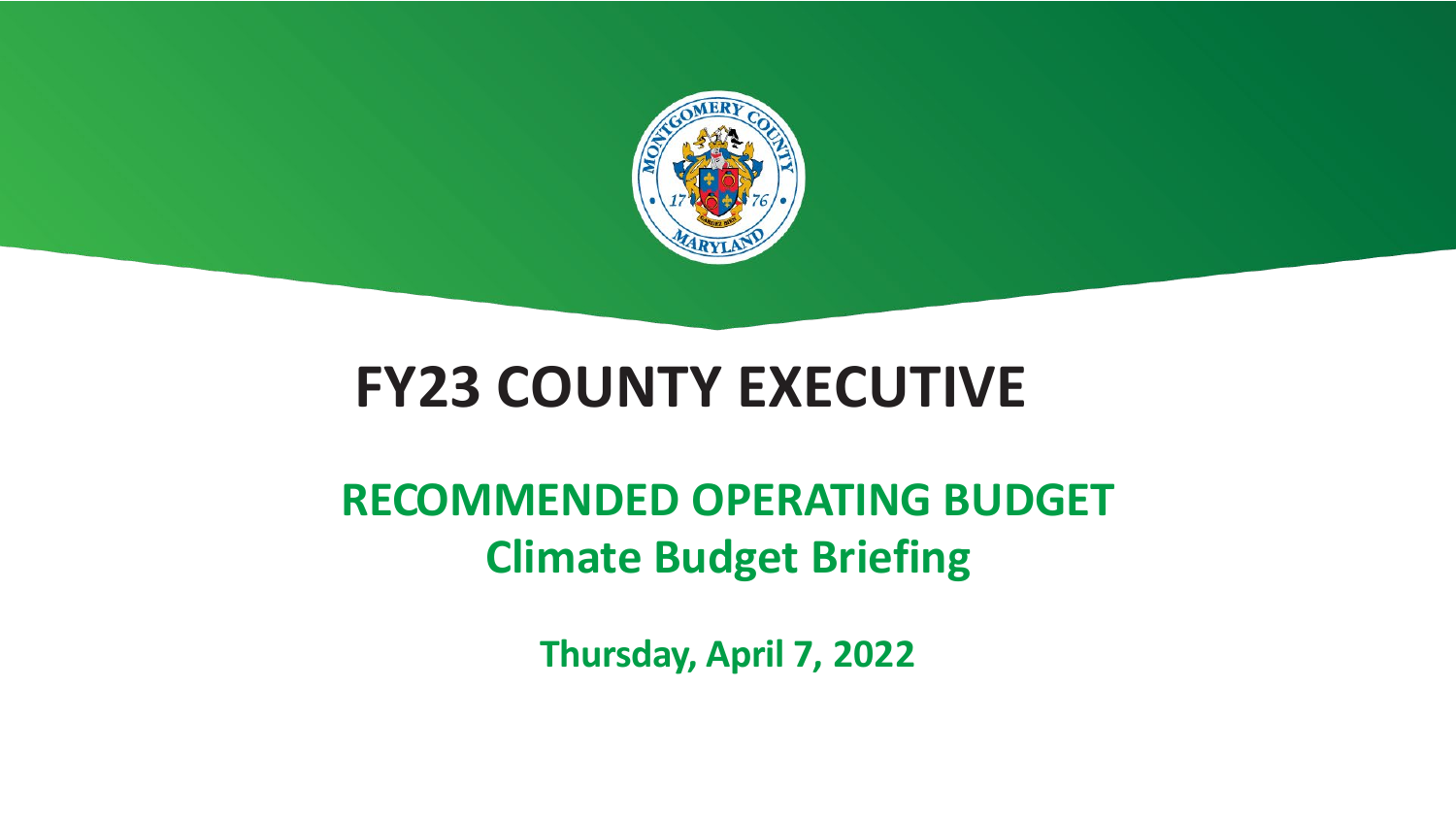

#### **Successes**

- revenues revised upward
- Fully funds the County's 10 percent reserve policy
- **Applies Racial Equity and Climate Change Lenses that are reflected in** decisions throughout the budget
- Record funding for climate change initiatives

## ■ Tax revenues out-performing estimates for FY21 and FY22, and FY23 tax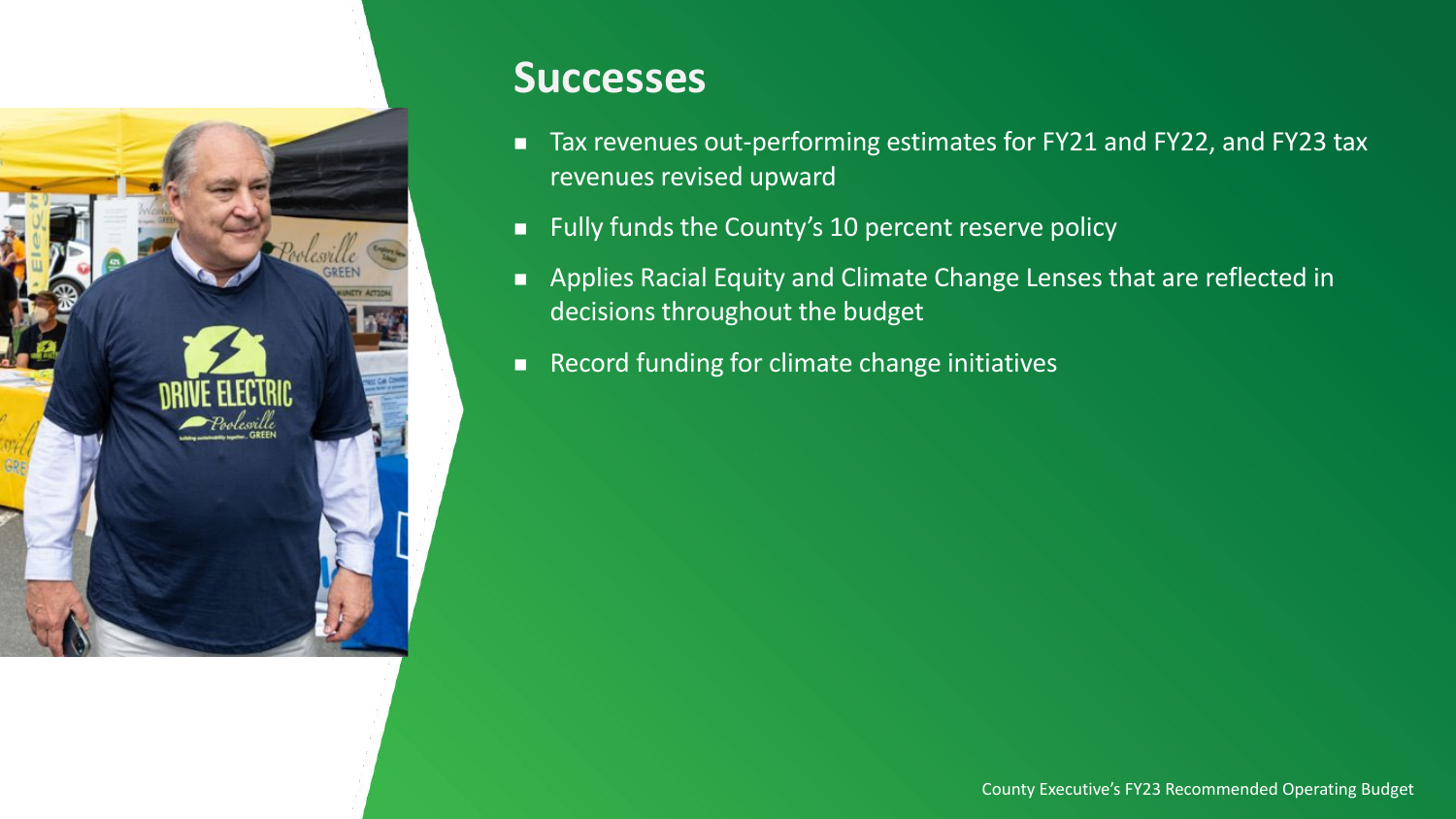

### **Environmental Sustainability & Climate Change**

- Record increases to programs to address climate change
- \$18.6 million in new funds for the Montgomery County Green Bank
- **New \$1 million program to provide incentives for residential, multifamily,** and commercial buildings to replace fossil fuel equipment and appliances with electric ones
- Over \$1 million to support the implementation of the Building Energy Performance Standards (BEPS) program to reduce energy consumption and greenhouse gas emissions in public and private multifamily and commercial buildings
- \$675,000 to implement greenhouse gas reduction and adaptation measures in low- and moderate-income housing
- \$810,000 in additional funding to improve the health of our urban forests
- \$300,000 for the Community Justice Academy for engagement with vulnerable and historically marginalized communities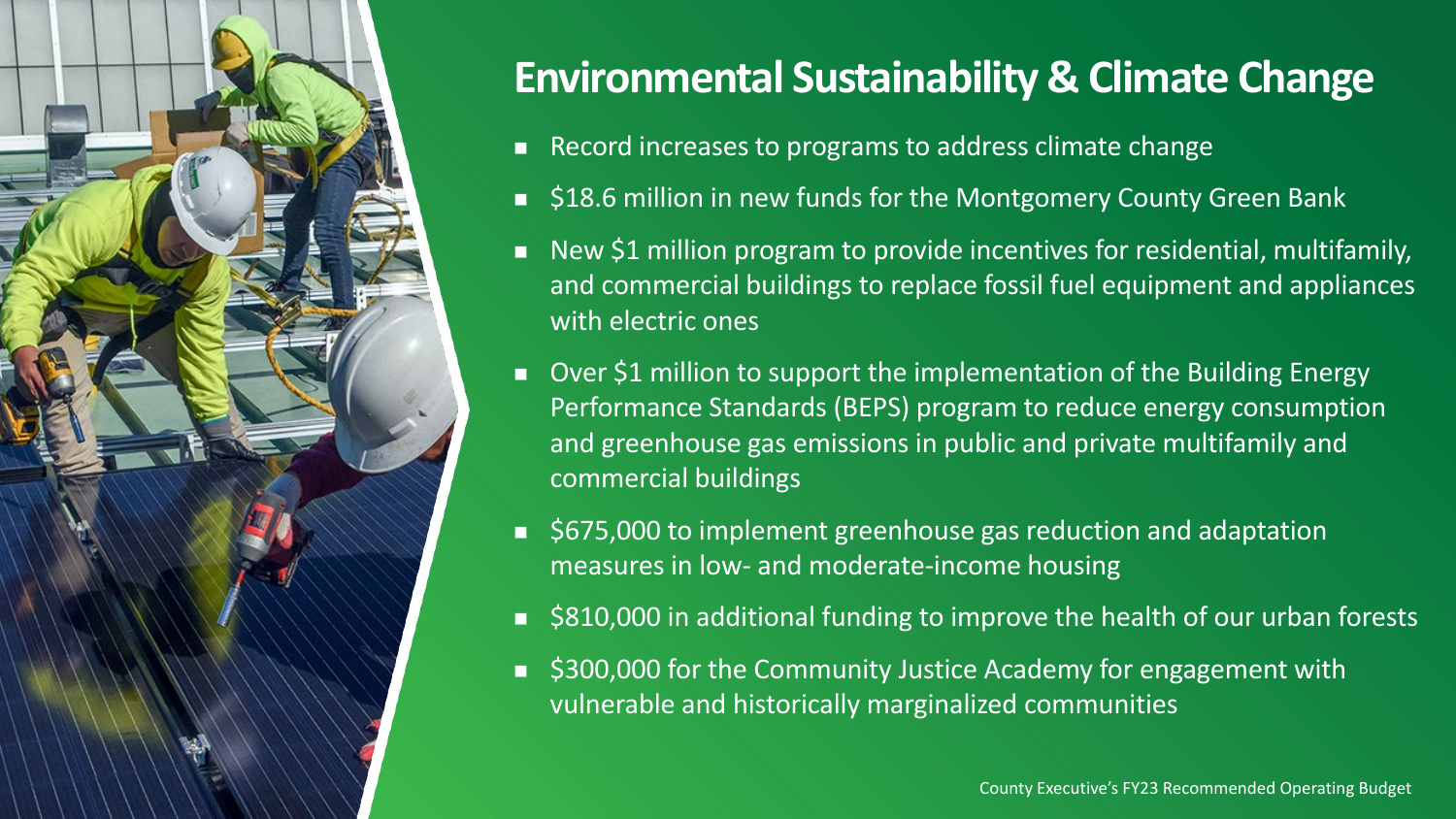

## **Environmental Sustainability & Climate Change**

■ Staffing to develop energy and green building codes and interface with the public about green building compliance, building electrification, and

**S1.3 million in enhancements to the Water Quality Protection Fund** budget for the Rainscapes program, stream restoration maintenance and inspection, a Senior Engineer position in the Office of Agriculture for soil

■ New \$400,000 *Save-as-you-Throw* pilot program in Recycling and Resource Management to encourage residents to recycle more and

- lawncare equipment
- energy efficiency
- conservation, among other enhancements
- generate less waste
- 

■ \$100,000 in incentives for individuals and businesses to electrify

 Broadscale climate communication campaigns, agrivoltaic technical assistance for agricultural land, and an Agricultural Business Development Specialist in the Office of Agriculture